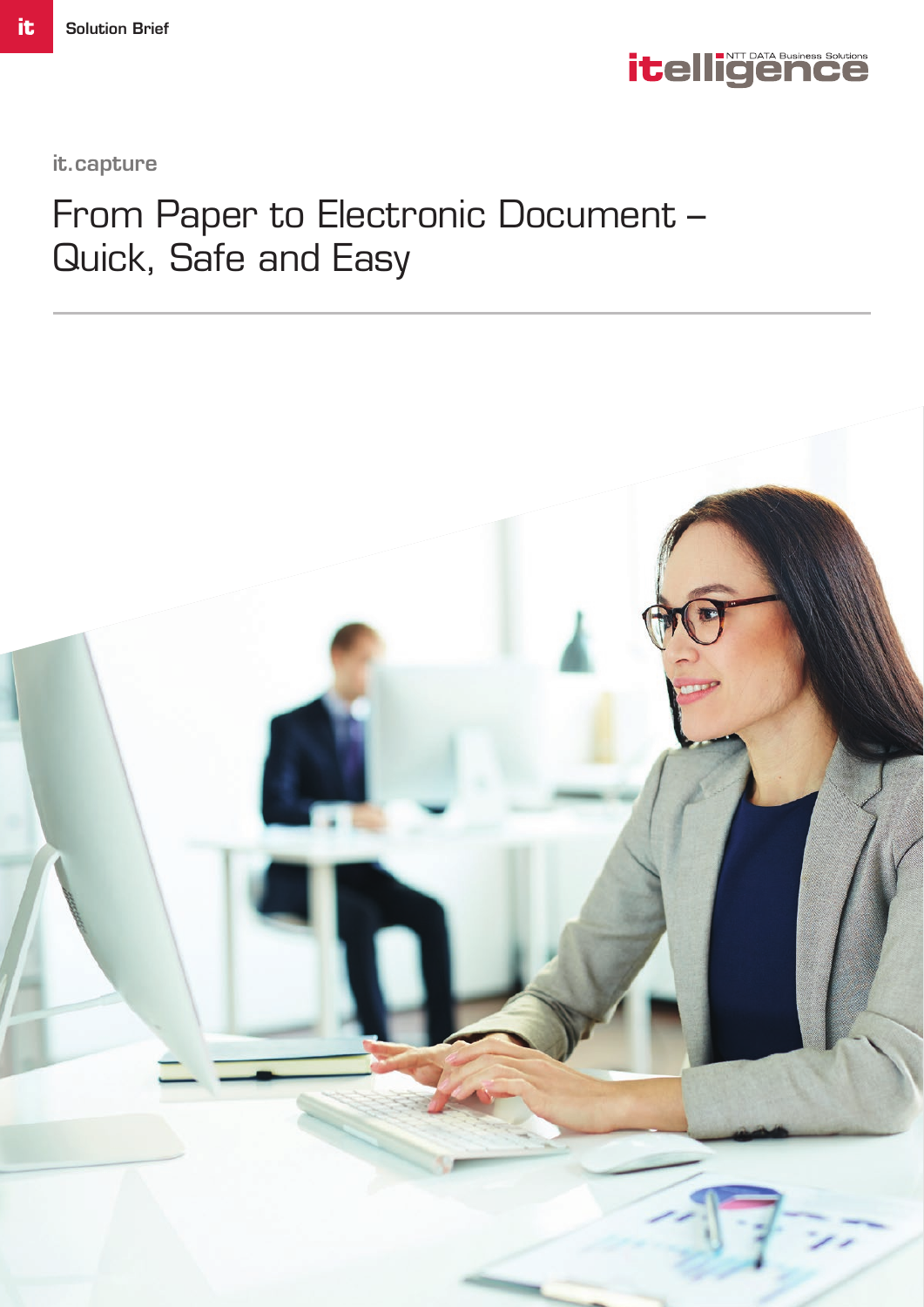Many scanning systems cannot п process invoices received in recent PDF versions, which leads to spending a great deal of time on error analysis and processing.



Reliable Electronic Processes

## Accelerate Business by Automating Your Manual Processes

#### **Save Money with Every Document**

The purpose of automatic document capture solutions is to reduce expenses for managing business documents like invoices, orders or contracts, to minimize the percentage of errors, and to increase data quality, thus reducing manual work.

Unfortunately this is not yet a reality everywhere, even today. Investments in document approval and automation solutions cannot achieve their full potential because of low data quality during document registration and the need for manual routines to analyze and correct errors. With a modern, efficient and user-friendly document capture solution like it.capture, that is a thing of the past. The value for your business becomes visible right from the first document.

#### **No Entry Barriers to Electronic Invoice Receipt**

Establishing electronic invoicing routines with suppliers can be costly and time consuming. But what about getting invoiced by email with a PDF attachment? If you have a roadmap to electronic invoicing but want to reduce costs even before you are done, or you have suppliers that cannot bill you electronically, there is not a business partner in the world who cannot send you a PDF invoice by email. it.capture can automatically receive and extract those invoices and create an electronic business document in your system.

#### **Unique Automatic Supplier Match**

Many scanning systems have difficulties validating supplier information on an invoice against their ERP system's master data. This results in a lot of manual work in day-to-day billing transactions. it. capture has a unique automatic supplier match concept, using online integration with your ERP system, that saves you a lot of time and money on manual registration and master data searches. It is the foundation for our very high degree of automation.

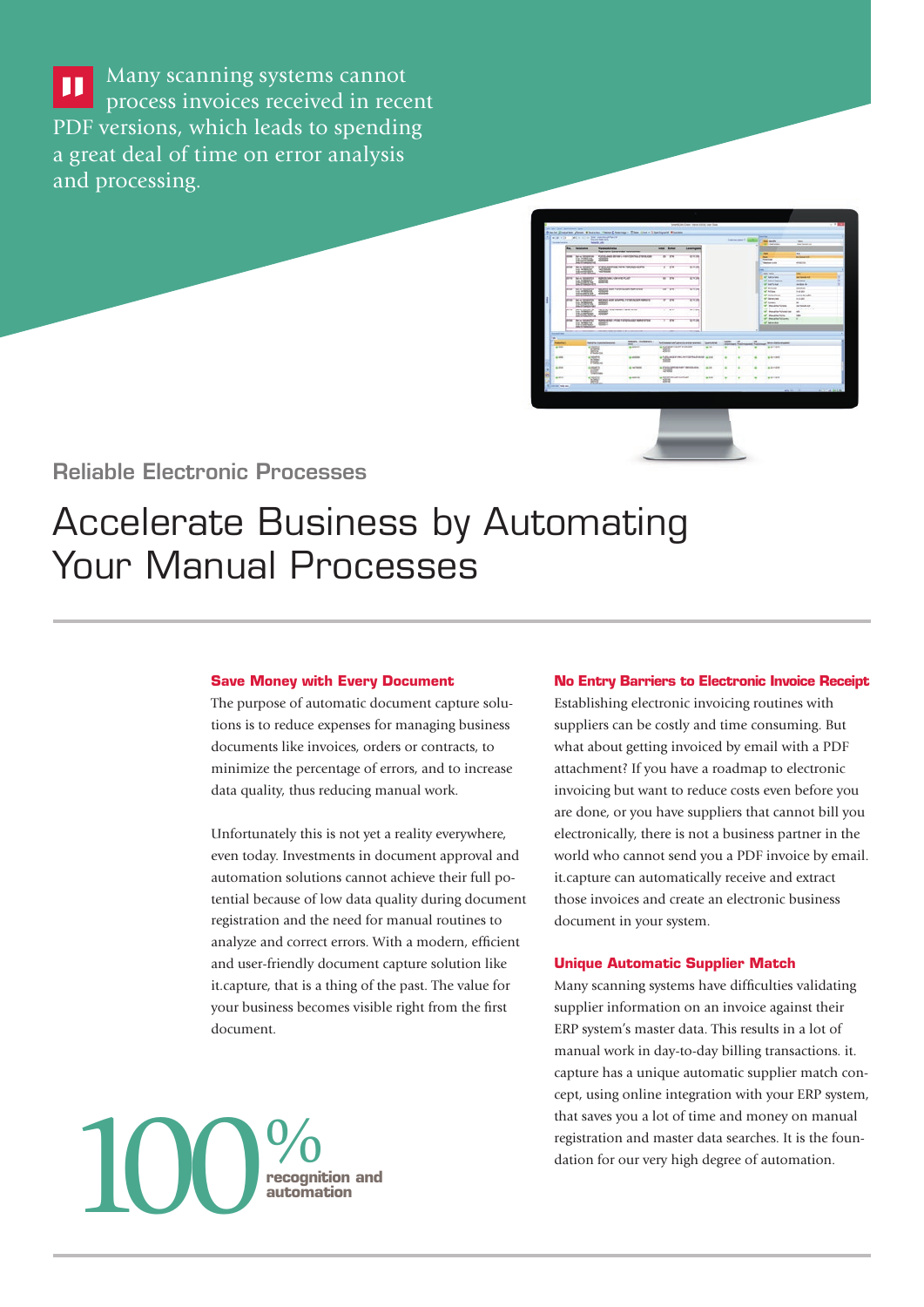#### **Support on the Newest PDF Versions**

Many scanning systems cannot process invoices received in recent PDF versions, which leads to spending a great deal of time on error analysis and processing. it.capture supports invoices received in the most recent PDF versions, thus creating the expected business advantages.

#### **High Level of Visual Recognition**

Everyday users often find it difficult to visually recognize received invoices in scanning systems. it.capture processes all invoices in their original colors, which saves on countless reprocessing of invoices, because users avoid converted formats and illegible documents.

#### **Focus on Automation of Your Business**

Optimal recognition lays the foundation for further optimization of scanning and management processes. If "Auto verify" is activated, it.capture, by itself, recognizes invoices 100% and, again by itself, sends them to the ERP system. "Auto verify" is activated per supplier and always by the customers themselves. Whether documents are scanned or received via email is immaterial; the management and registration processes are completely identical.

#### **Major Advantage for Your Business**

it.capture provides the following advantages:

- The opportunity for 100% automation of scanning --> recognition --> registration of company documents in the ERP system – no human interaction
- The opportunity for a 100% manual process or a mixture of manual and automatic process – you, yourself, select the process in it.capture
- $\blacksquare$  Efficient, reliable capture and filing of legal, personnel or other company documents
- Any type of business documents is supported (e.g. invoices, sales orders, contracts, HR documents, customs declarations)
- Online and immediate validation against up-to-date data in your ERP system – no data replication – it.capture informs the user of the document status in the ERP system
- Standardization of document registration and filing
- Efficient and standardized processes with formal revisions
- Quick and easy implementation
- Low TCO and high ROI
- No more lost or misplaced company documents

Implementation of it.capture is quick and easy. No settings in special files required, simple installation and configuration, intuitive, and user-friendly.

#### **it.capture – Quick and Easy**